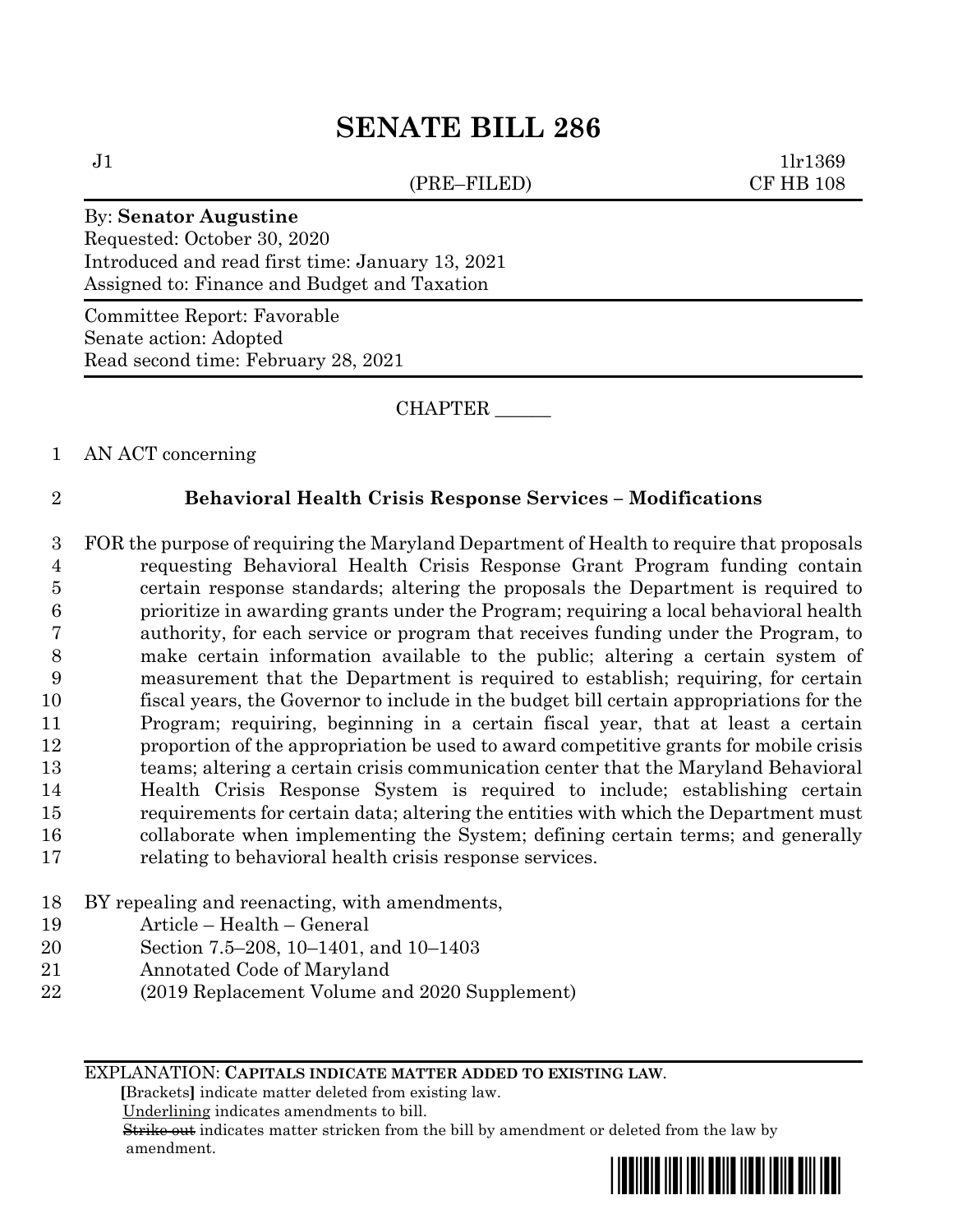|                                                                             | $\sqrt{2}$                                                                                                                                                                       | <b>SENATE BILL 286</b>                                                                                                                                      |  |  |  |  |  |  |  |
|-----------------------------------------------------------------------------|----------------------------------------------------------------------------------------------------------------------------------------------------------------------------------|-------------------------------------------------------------------------------------------------------------------------------------------------------------|--|--|--|--|--|--|--|
| $\mathbf{1}$<br>$\boldsymbol{2}$<br>$\boldsymbol{3}$<br>4<br>$\overline{5}$ | BY repealing and reenacting, without amendments,<br>Article - Health - General<br>Section 10-1402<br>Annotated Code of Maryland<br>(2019 Replacement Volume and 2020 Supplement) |                                                                                                                                                             |  |  |  |  |  |  |  |
| 6<br>7                                                                      | SECTION 1. BE IT ENACTED BY THE GENERAL ASSEMBLY OF MARYLAND,<br>That the Laws of Maryland read as follows:                                                                      |                                                                                                                                                             |  |  |  |  |  |  |  |
| 8                                                                           | Article - Health - General                                                                                                                                                       |                                                                                                                                                             |  |  |  |  |  |  |  |
| 9                                                                           | $7.5 - 208.$                                                                                                                                                                     |                                                                                                                                                             |  |  |  |  |  |  |  |
| 10<br>11                                                                    | (1)<br>(a)<br>INDICATED.                                                                                                                                                         | In this section [,] THE FOLLOWING WORDS HAVE THE MEANINGS                                                                                                   |  |  |  |  |  |  |  |
| 12<br>13                                                                    | "MOBILE CRISIS TEAM" HAS THE MEANING STATED IN § 10-1401<br>(2)<br>OF THIS ARTICLE.                                                                                              |                                                                                                                                                             |  |  |  |  |  |  |  |
| 14<br>15                                                                    | (3)<br>Program.                                                                                                                                                                  | "Program" means the Behavioral Health Crisis Response Grant                                                                                                 |  |  |  |  |  |  |  |
| 16<br>17                                                                    | (1)<br>(b)<br>Department.                                                                                                                                                        | There is a Behavioral Health Crisis Response Grant Program in the                                                                                           |  |  |  |  |  |  |  |
| 18<br>19                                                                    | The purpose of the Program is to provide funds to local jurisdictions to<br>(2)<br>establish and expand community behavioral health crisis response systems.                     |                                                                                                                                                             |  |  |  |  |  |  |  |
| 20                                                                          | The Department shall administer the Program.<br>(c)                                                                                                                              |                                                                                                                                                             |  |  |  |  |  |  |  |
| 21<br>22<br>$23\,$                                                          | (d)<br>(1)<br>services that:                                                                                                                                                     | The Program shall award competitive grants to local behavioral health<br>authorities to establish and expand behavioral health crisis response programs and |  |  |  |  |  |  |  |
| 24<br>$25\,$                                                                | older adults;                                                                                                                                                                    | Serve local behavioral health needs for children, adults, and<br>(i)                                                                                        |  |  |  |  |  |  |  |
| 26                                                                          |                                                                                                                                                                                  | Meet national standards;<br>(ii)                                                                                                                            |  |  |  |  |  |  |  |
| $27\,$<br>28                                                                | treatment; and                                                                                                                                                                   | Integrate the delivery of mental health and substance use<br>(iii)                                                                                          |  |  |  |  |  |  |  |
| 29<br>30                                                                    | timely manner on discharge.                                                                                                                                                      | Connect individuals to appropriate community-based care in a<br>(iv)                                                                                        |  |  |  |  |  |  |  |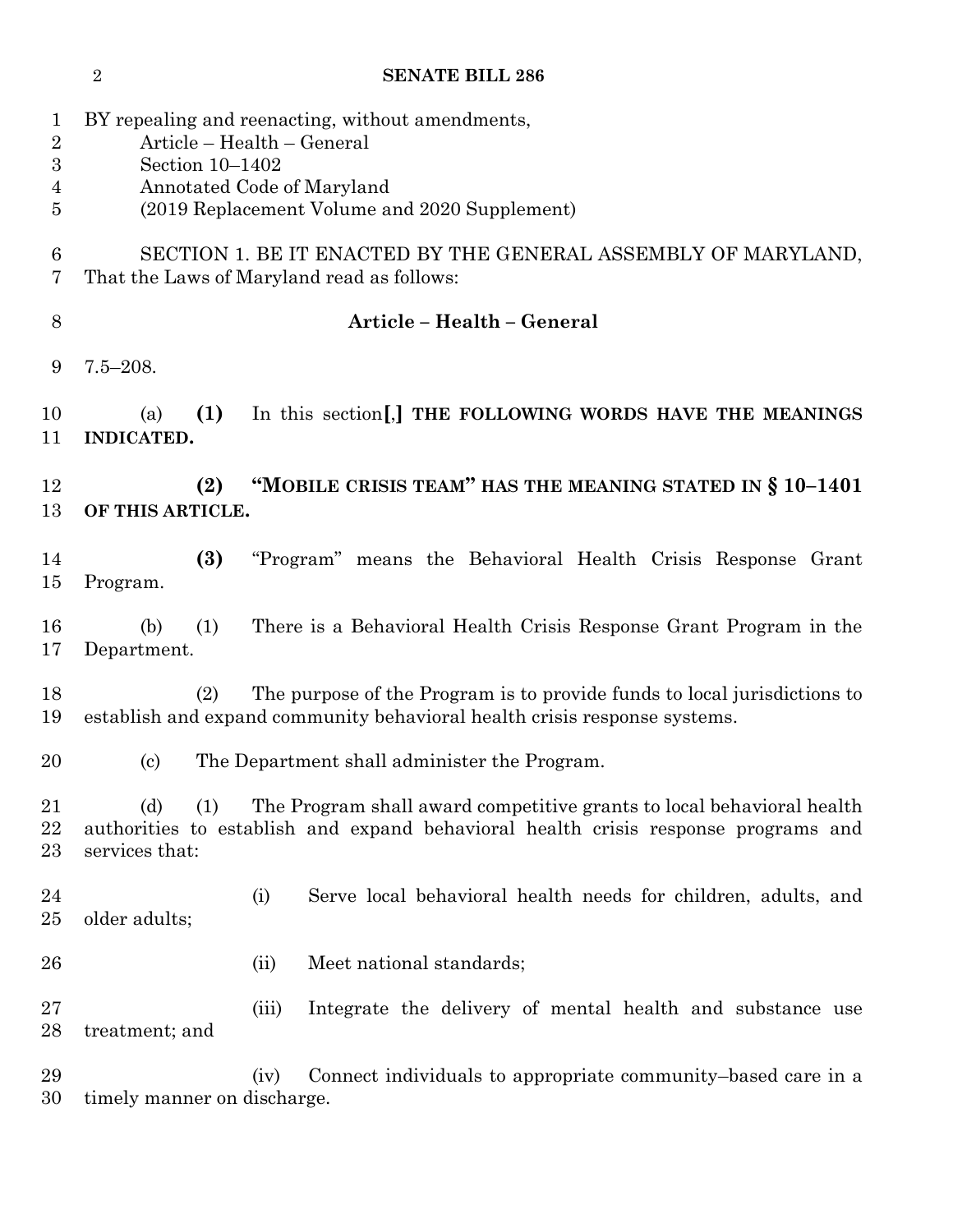### **SENATE BILL 286** 3

 (2) Funds distributed to a local behavioral health authority under the Program: (i) May be used to establish or expand behavioral health crisis response programs and services, such as: 5 1. Mobile crisis teams; 2. On–demand walk–in services; 3. Crisis residential beds; and 4. Other behavioral health crisis programs and services that the Department considers eligible for Program funds; and (ii) Shall be used to supplement, and not supplant, any other funding for behavioral health crisis response programs and services. (3) A local behavioral health authority may submit a proposal requesting Program funding to the Department. **(4) IN AWARDING GRANTS UNDER THIS SECTION, THE DEPARTMENT SHALL REQUIRE THAT PROPOSALS CONTAIN RESPONSE STANDARDS THAT MINIMIZE LAW ENFORCEMENT INTERACTION FOR INDIVIDUALS IN CRISIS. [**(4)**] (5)** In awarding grants under this section, the Department shall prioritize proposals that: 19 (i) Make use of more than one funding source; (ii) Demonstrate efficiency in service delivery through regionalization, integration of the behavioral health crisis program or service with existing public safety and emergency resources, and other strategies to achieve economies of scale; **[**and**] (III) SERVE ALL MEMBERS OF THE IMMEDIATE COMMUNITY WITH CULTURAL COMPETENCY AND APPROPRIATE LANGUAGE ACCESS; (IV) COMMIT TO GATHERING FEEDBACK FROM THE COMMUNITY ON AN ONGOING BASIS AND IMPROVING SERVICE DELIVERY CONTINUALLY BASED ON THIS FEEDBACK; (V) DEMONSTRATE STRONG PARTNERSHIPS WITH COMMUNITY SERVICES THAT INCLUDE FAMILY MEMBER AND CONSUMER ADVOCACY ORGANIZATIONS AND REGIONAL STAKEHOLDERS;**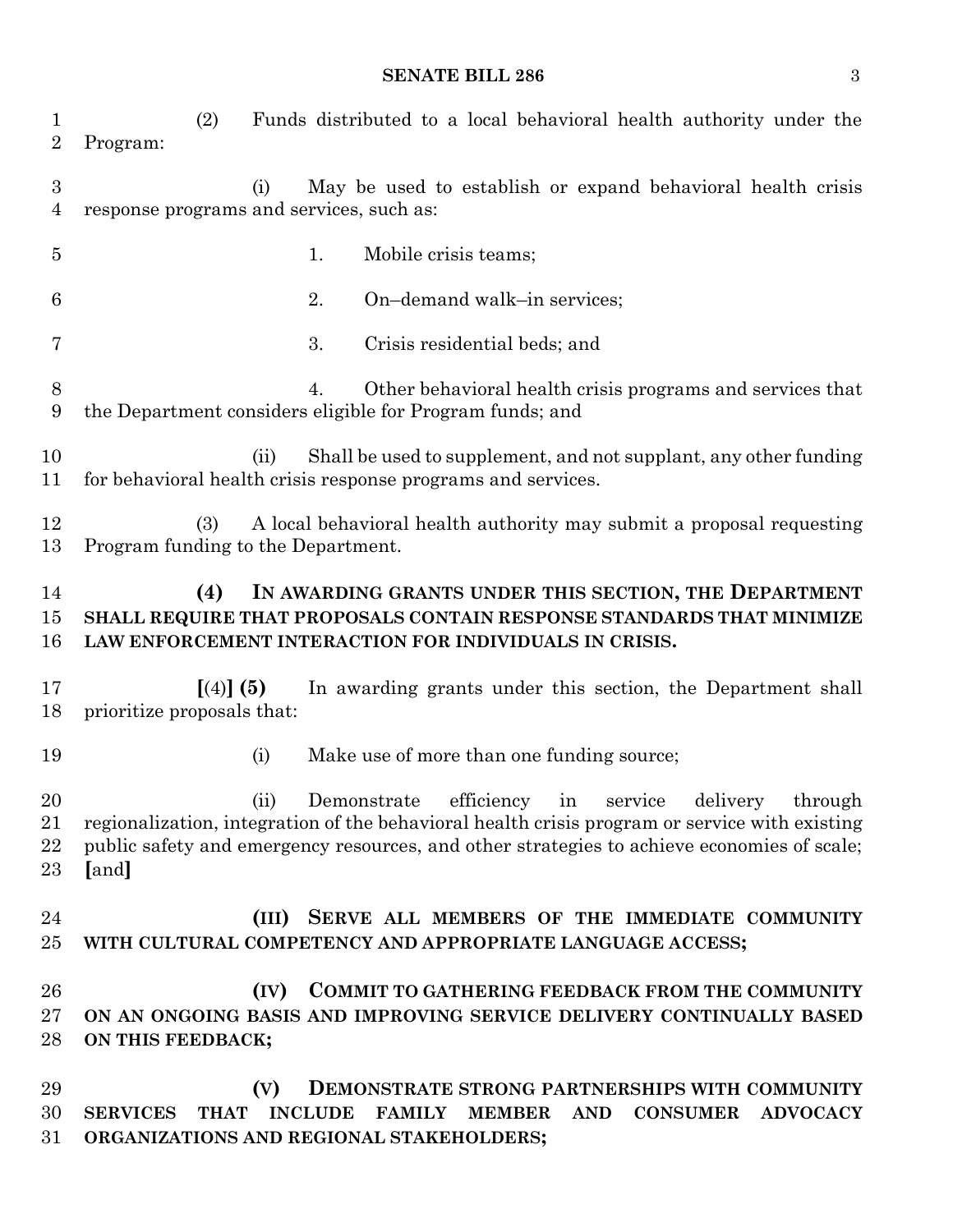# **SENATE BILL 286**

| $\mathbf{1}$<br>$\overline{2}$     | EVIDENCE A PLAN OF LINKING INDIVIDUALS IN CRISIS TO<br>(VI)<br>PEER SUPPORT AND FAMILY SUPPORT SERVICES AFTER STABILIZATION; AND                                                                                  |           |                                                                                                                                      |  |  |  |  |  |
|------------------------------------|-------------------------------------------------------------------------------------------------------------------------------------------------------------------------------------------------------------------|-----------|--------------------------------------------------------------------------------------------------------------------------------------|--|--|--|--|--|
| $\boldsymbol{3}$<br>$\overline{4}$ | [(iii)] (VII) Evidence a strong plan for integration into the existing<br>behavioral health system of care and supports to provide seamless aftercare.                                                            |           |                                                                                                                                      |  |  |  |  |  |
| $\overline{5}$<br>6<br>7           | For each service or program that receives funding under the<br>[(5)] (6)<br>Program, a local behavioral health authority shall report to the Department AND MAKE<br><b>AVAILABLE TO THE PUBLIC all [outcome]:</b> |           |                                                                                                                                      |  |  |  |  |  |
| 8                                  | (I)<br><b>OUTCOME</b> measurement data required by the Department; AND                                                                                                                                            |           |                                                                                                                                      |  |  |  |  |  |
| 9<br>10<br>11                      | PUBLIC FEEDBACK RECEIVED FROM THE COMMUNITY<br>(II)<br>THROUGH A COMBINATION OF SURVEYS, PUBLIC COMMENTS, TOWN HALL<br>MEETINGS, AND OTHER METHODS.                                                               |           |                                                                                                                                      |  |  |  |  |  |
| 12                                 | [(6)] (7)                                                                                                                                                                                                         |           | The Department shall establish:                                                                                                      |  |  |  |  |  |
| 13                                 | (i)                                                                                                                                                                                                               |           | Application procedures;                                                                                                              |  |  |  |  |  |
| 14                                 | (ii)                                                                                                                                                                                                              |           | A statewide system of outcome measurement to [assess]:                                                                               |  |  |  |  |  |
| 15<br>16                           | 1.<br><b>ASSESS</b> the effectiveness and adequacy of behavioral<br>health crisis response services and programs; AND                                                                                             |           |                                                                                                                                      |  |  |  |  |  |
| 17                                 |                                                                                                                                                                                                                   | 2.        | PRODUCE DATA THAT SHALL BE:                                                                                                          |  |  |  |  |  |
| 18<br>19                           | BACK AT LEAST ANNUALLY; AND                                                                                                                                                                                       | A.        | COLLECTED, ANALYZED, AND PUBLICLY REPORTED                                                                                           |  |  |  |  |  |
| 20<br>21                           | CODE;                                                                                                                                                                                                             | <b>B.</b> | DISAGGREGATED BY RACE, GENDER, AGE, AND ZIP                                                                                          |  |  |  |  |  |
| 22<br>$23\,$                       | (iii)                                                                                                                                                                                                             |           | Guidelines that require programs to bill third-party insurers<br>and, when appropriate, the Maryland Medical Assistance Program; and |  |  |  |  |  |
| 24<br>$25\,$                       | (iv)<br>section.                                                                                                                                                                                                  |           | Any other procedures or criteria necessary to carry out this                                                                         |  |  |  |  |  |
| $26\,$<br>$27\,$                   | The Governor shall include in the annual operating budget bill the following<br>(e)<br>amounts for the Program:                                                                                                   |           |                                                                                                                                      |  |  |  |  |  |
| 28                                 | (1)                                                                                                                                                                                                               |           | \$3,000,000 for fiscal year 2020;                                                                                                    |  |  |  |  |  |
| 29                                 | (2)                                                                                                                                                                                                               |           | $$4,000,000$ for fiscal year 2021; [and]                                                                                             |  |  |  |  |  |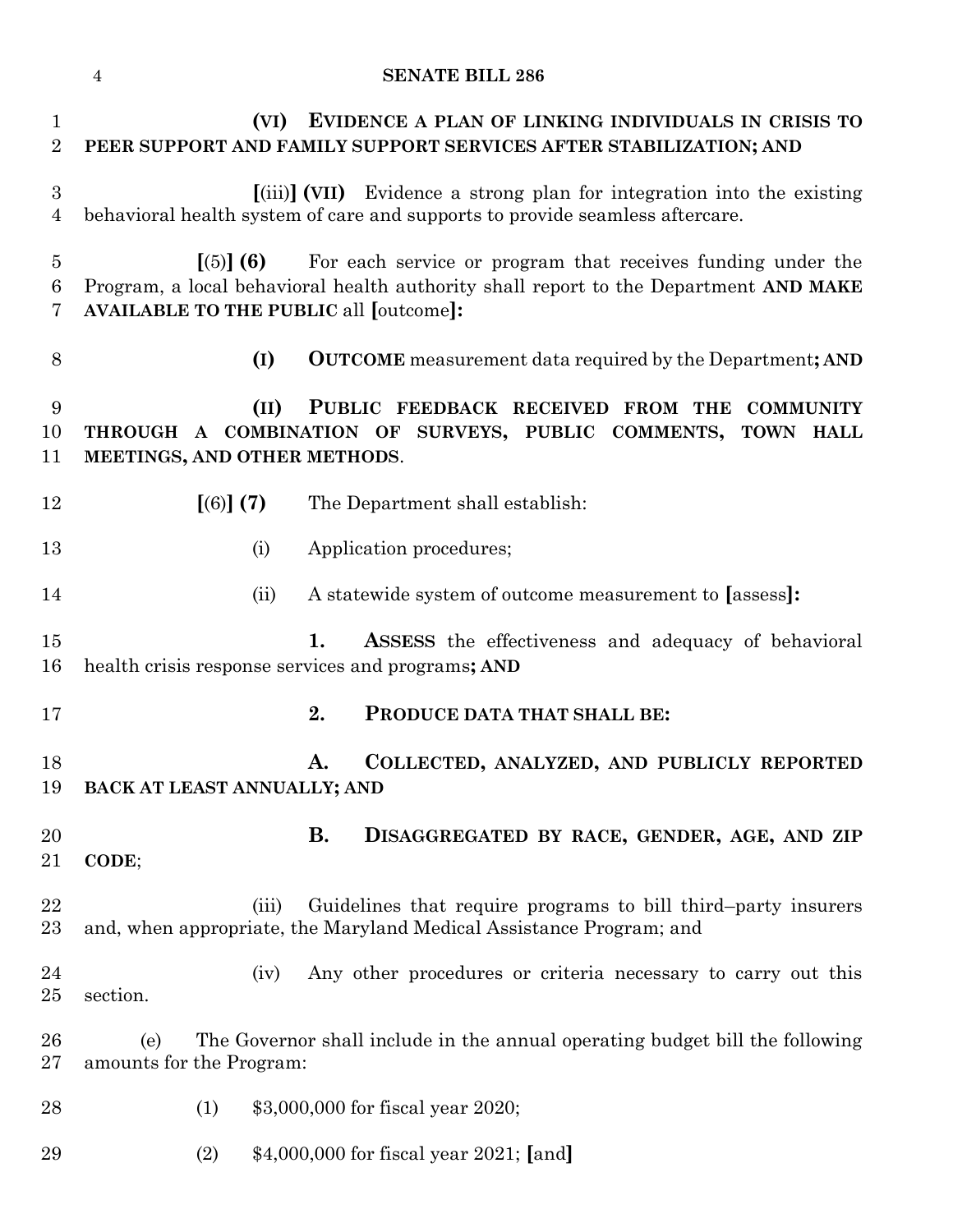| 1                                      | \$5,000,000 for fiscal year 2022;<br>(3)                                                                                                                                                                                                                                           |  |  |  |  |  |  |  |  |
|----------------------------------------|------------------------------------------------------------------------------------------------------------------------------------------------------------------------------------------------------------------------------------------------------------------------------------|--|--|--|--|--|--|--|--|
| $\overline{2}$                         | (4)<br>\$8,000,000 FOR FISCAL YEAR 2023;                                                                                                                                                                                                                                           |  |  |  |  |  |  |  |  |
| $\boldsymbol{3}$                       | (5)<br>\$9,000,000 FOR FISCAL YEAR 2024; AND                                                                                                                                                                                                                                       |  |  |  |  |  |  |  |  |
| 4                                      | (6)<br>\$10,000,000 FOR FISCAL YEAR 2025.                                                                                                                                                                                                                                          |  |  |  |  |  |  |  |  |
| $\overline{5}$<br>$6\phantom{.}6$<br>7 | (F)<br>BEGINNING IN FISCAL YEAR 2023, AT LEAST ONE-THIRD OF THE<br>APPROPRIATION REQUIRED UNDER SUBSECTION (E) OF THIS SECTION SHALL BE<br>USED TO AWARD COMPETITIVE GRANTS FOR MOBILE CRISIS TEAMS.                                                                               |  |  |  |  |  |  |  |  |
| 8<br>9<br>10<br>11                     | On or before December 1 each year beginning in 2020, the Department<br>[(f)](G)<br>shall submit to the Governor and, in accordance with $\S$ 2-1257 of the State Government<br>Article, to the General Assembly a report that includes, for the most recent closed fiscal<br>year: |  |  |  |  |  |  |  |  |
| 12                                     | (1)<br>The number of grants distributed;                                                                                                                                                                                                                                           |  |  |  |  |  |  |  |  |
| 13                                     | (2)<br>Funds distributed by county;                                                                                                                                                                                                                                                |  |  |  |  |  |  |  |  |
| 14<br>15                               | (3)<br>Information about grant recipients and programs and services<br>provided; and                                                                                                                                                                                               |  |  |  |  |  |  |  |  |
| 16<br>17                               | Outcome data reported under the statewide system of measurement<br>(4)<br>required in subsection $(d)(6)(ii)$ of this section.                                                                                                                                                     |  |  |  |  |  |  |  |  |
| 18                                     | $10 - 1401.$                                                                                                                                                                                                                                                                       |  |  |  |  |  |  |  |  |
| 19                                     | In this subtitle the following words have the meanings indicated.<br>(a)                                                                                                                                                                                                           |  |  |  |  |  |  |  |  |
| 20                                     | "Administration" means the Behavioral Health Administration.<br>(b)                                                                                                                                                                                                                |  |  |  |  |  |  |  |  |
| 21                                     | "Core service agency" has the meaning stated in $\S 7.5-101$ of this article.<br>$\left( \mathrm{c}\right)$                                                                                                                                                                        |  |  |  |  |  |  |  |  |
| $\bf{22}$<br>23                        | "Crisis Response System" means the Maryland Behavioral Health Crisis<br>(d)<br>Response System.                                                                                                                                                                                    |  |  |  |  |  |  |  |  |
| 24<br>25                               | "FAMILY SUPPORT SERVICES" HAS THE MEANING STATED IN §7.5-101<br>(E)<br>OF THIS ARTICLE.                                                                                                                                                                                            |  |  |  |  |  |  |  |  |
| 26<br>27                               | "Local behavioral health authority" has the meaning stated in §<br>$\left[$ (e) $\right]$ (F)<br>$7.5-101$ of this article.                                                                                                                                                        |  |  |  |  |  |  |  |  |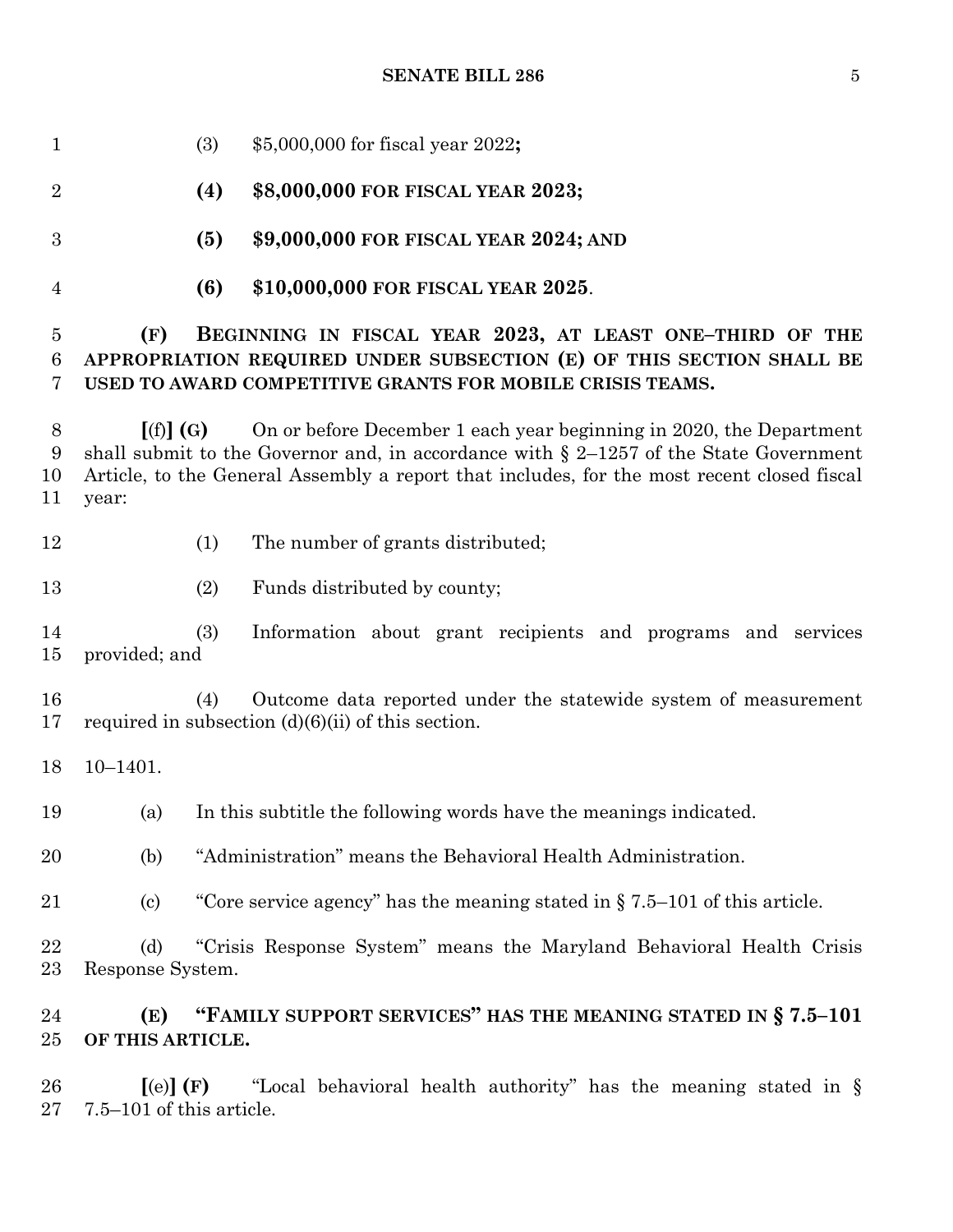**(G) "MOBILE CRISIS TEAM" MEANS A TEAM ESTABLISHED BY THE LOCAL BEHAVIORAL HEALTH AUTHORITY THAT:**

 **(1) OPERATES 24 HOURS A DAY AND 7 DAYS A WEEK TO PROVIDE ASSESSMENTS, CRISIS INTERVENTION, STABILIZATION, FOLLOW–UP, AND REFERRAL TO URGENT CARE AND TO ARRANGE APPOINTMENTS FOR INDIVIDUALS TO OBTAIN BEHAVIORAL HEALTH SERVICES;**

 **(2) INCORPORATES NATIONALLY RECOGNIZED STANDARDS AND BEST PRACTICES: AND** 

**(3) PRIORITIZES:**

 **(I) LIMITING INTERACTION OF LAW ENFORCEMENT WITH INDIVIDUALS IN CRISIS;**

 **(II) PROVIDING CONNECTION TO SERVICES AND COORDINATING PATIENT FOLLOW–UP, INCLUDING PEER SUPPORT AND FAMILY SUPPORT SERVICES AFTER STABILIZATION; AND**

# **(III) SERVING ALL MEMBERS OF THE IMMEDIATE COMMUNITY WITH CULTURAL COMPETENCY AND APPROPRIATE LANGUAGE ACCESS.**

10–1402.

 (a) There is a Maryland Behavioral Health Crisis Response System in the Behavioral Health Administration.

(b) The Crisis Response System shall:

 (1) Operate a statewide network utilizing existing resources and coordinating interjurisdictional services to develop efficient and effective crisis response systems to serve all individuals in the State, 24 hours a day and 7 days a week;

 (2) Provide skilled clinical intervention to help prevent suicides, homicides, unnecessary hospitalizations, and arrests or detention, and to reduce dangerous or threatening situations involving individuals in need of behavioral health services; and

- 
- (3) Respond quickly and effectively to community crisis situations.

 (c) The Administration shall consult with consumers of behavioral health services, family members, and behavioral health advocates in the development of the Crisis Response System.

10–1403.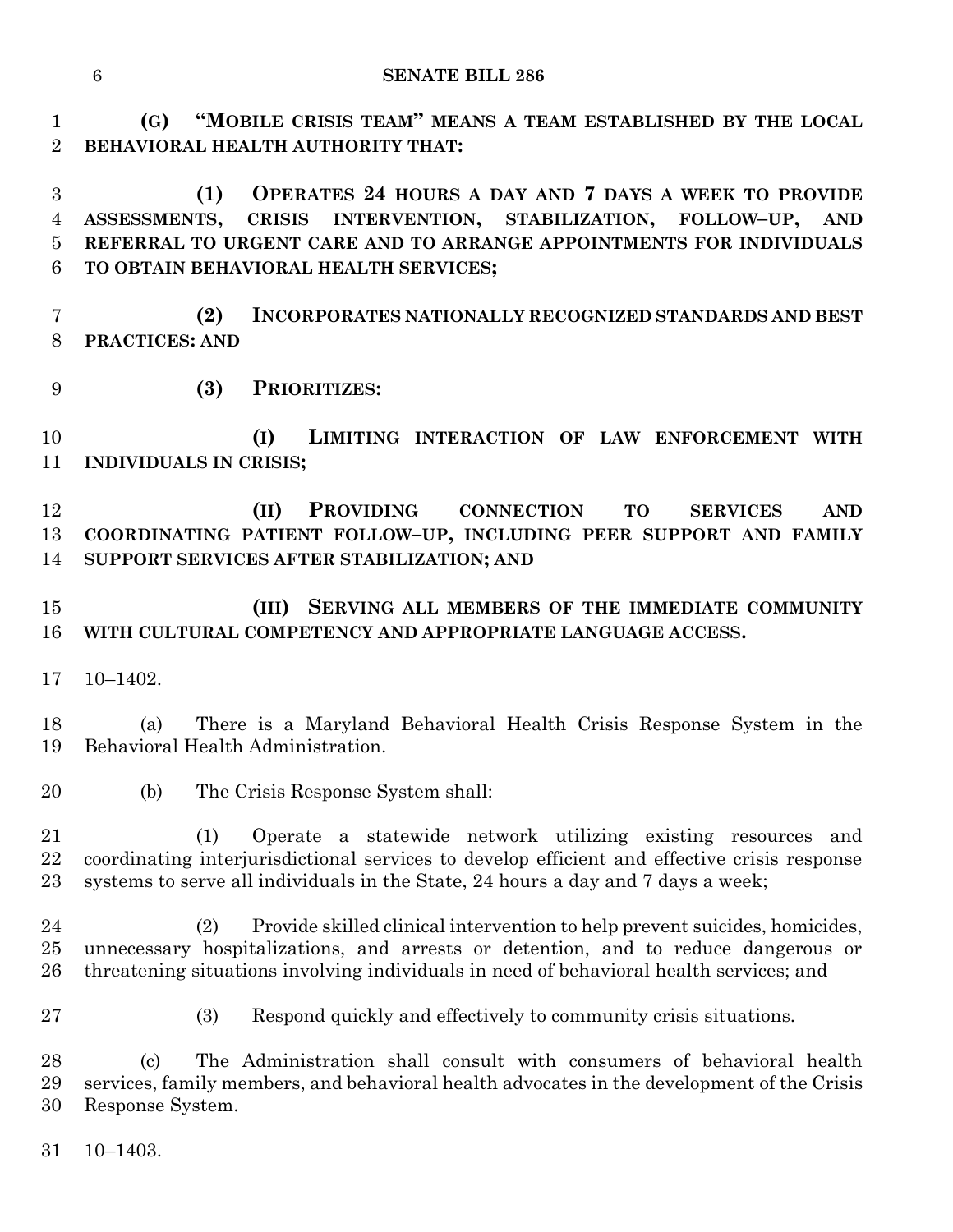# **SENATE BILL 286** 7

| $\mathbf 1$                   | The Crisis Response System shall include:<br>(a)                                                                                                                                            |                                                 |           |                                                               |  |  |  |  |  |  |               |
|-------------------------------|---------------------------------------------------------------------------------------------------------------------------------------------------------------------------------------------|-------------------------------------------------|-----------|---------------------------------------------------------------|--|--|--|--|--|--|---------------|
| $\overline{2}$                | (1)<br>A crisis communication center in each jurisdiction or region to provide:                                                                                                             |                                                 |           |                                                               |  |  |  |  |  |  |               |
| $\boldsymbol{3}$              |                                                                                                                                                                                             | (i)                                             |           | A single point of entry to the Crisis Response System;        |  |  |  |  |  |  |               |
| $\overline{4}$<br>5<br>6<br>7 | behavioral health authority, police, 9-1-1 DISPATCH, 3-1-1, 2-1-1, OR OTHER LOCAL<br>MENTAL HEALTH HOTLINES, emergency medical service personnel, and behavioral health<br>providers; [and] | (ii)                                            |           | Coordination with the local core service agency or local      |  |  |  |  |  |  |               |
| 8<br>9                        | <b>TEAMS; AND</b>                                                                                                                                                                           | (III)                                           |           | AUTHORITY FOR 9-1-1 TO DISPATCH MOBILE                        |  |  |  |  |  |  | <b>CRISIS</b> |
| 10                            |                                                                                                                                                                                             | $\left[ \left( \text{iii} \right) \right]$ (IV) |           | Programs that may include:                                    |  |  |  |  |  |  |               |
| 11<br>12                      | crisis intervention;                                                                                                                                                                        |                                                 | 1.        | A clinical crisis telephone line for suicide prevention and   |  |  |  |  |  |  |               |
| 13<br>14                      | assistance;                                                                                                                                                                                 |                                                 | 2.        | A hotline for behavioral health information, referral, and    |  |  |  |  |  |  |               |
| $15\,$                        |                                                                                                                                                                                             |                                                 | 3.        | Clinical crisis walk-in services, including:                  |  |  |  |  |  |  |               |
| 16                            |                                                                                                                                                                                             |                                                 | A.        | Triage for initial assessment;                                |  |  |  |  |  |  |               |
| 17                            |                                                                                                                                                                                             |                                                 | <b>B.</b> | Crisis stabilization until additional services are available; |  |  |  |  |  |  |               |
| 18<br>19                      | groups; and                                                                                                                                                                                 |                                                 | C.        | Linkage to treatment services and family and peer support     |  |  |  |  |  |  |               |
| 20                            |                                                                                                                                                                                             |                                                 | D.        | Linkage to other health and human services programs;          |  |  |  |  |  |  |               |
| 21<br>22<br>23                | disaster behavioral health services, critical incident stress management, and an on-call<br>system for these services;                                                                      |                                                 | 4.        | Critical incident stress management teams, providing          |  |  |  |  |  |  |               |
| 24<br>$25\,$                  | hospitalization;                                                                                                                                                                            |                                                 | 5.        | Crisis residential beds to serve as an alternative to         |  |  |  |  |  |  |               |
| 26<br>$27\,$                  | including a daily tally of empty beds;                                                                                                                                                      |                                                 | 6.        | A community crisis bed and hospital bed registry,             |  |  |  |  |  |  |               |
| $^{28}$<br>29                 | patients to urgent appointments or to emergency psychiatric facilities;                                                                                                                     |                                                 | 7.        | Transportation coordination, ensuring transportation of       |  |  |  |  |  |  |               |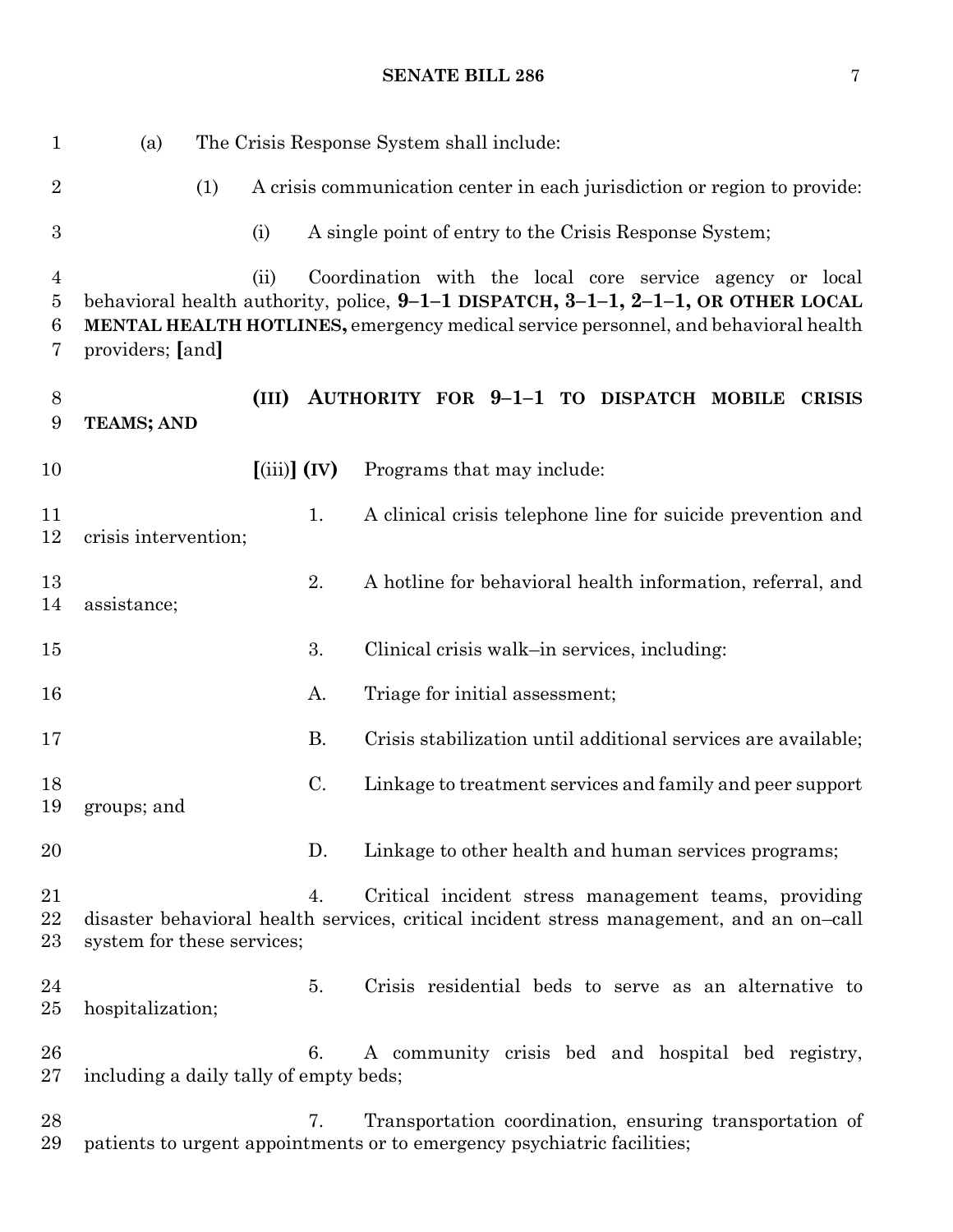### **SENATE BILL 286**

 8. Mobile crisis teams **[**operating 24 hours a day and 7 days a week to provide assessments, crisis intervention, stabilization, follow–up, and referral to urgent care, and to arrange appointments for individuals to obtain behavioral health services**]**; 9. 23–hour holding beds; 10. Emergency psychiatric services; 11. Urgent care capacity; 12. Expanded capacity for assertive community treatment; 13. Crisis intervention teams with capacity to respond in each jurisdiction 24 hours a day and 7 days a week; and 11 14. Individualized family intervention teams. (2) Community awareness promotion and training programs; and (3) An evaluation of outcomes of services through: (i) An annual survey by the Administration of consumers and family members who have received services from the Crisis Response System; and (ii) Annual data collection on the number of behavioral health calls received by police, attempted and completed suicides, unnecessary hospitalizations, hospital diversions, arrests and detentions of individuals with behavioral health diagnoses, and diversion of arrests and detentions of individuals with behavioral health diagnoses. **(B) THE DATA DERIVED FROM THE EVALUATION OF OUTCOMES OF SERVICES REQUIRED UNDER SUBSECTION (A)(3) OF THIS SECTION SHALL BE: (1) COLLECTED, ANALYZED, AND PUBLICLY REPORTED AT LEAST ANNUALLY; (2) DISAGGREGATED BY RACE, GENDER, AGE, AND ZIP CODE; AND (3) USED TO FORMULATE POLICY RECOMMENDATIONS WITH THE GOAL OF DECREASING CRIMINAL DETENTION AND IMPROVING CRISIS DIVERSION PROGRAMS AND LINKAGES TO EFFECTIVE COMMUNITY HEALTH SERVICES. [**(b)**] (C)** The Crisis Response System services shall be implemented as determined by the Administration in collaboration with the core service agency or local